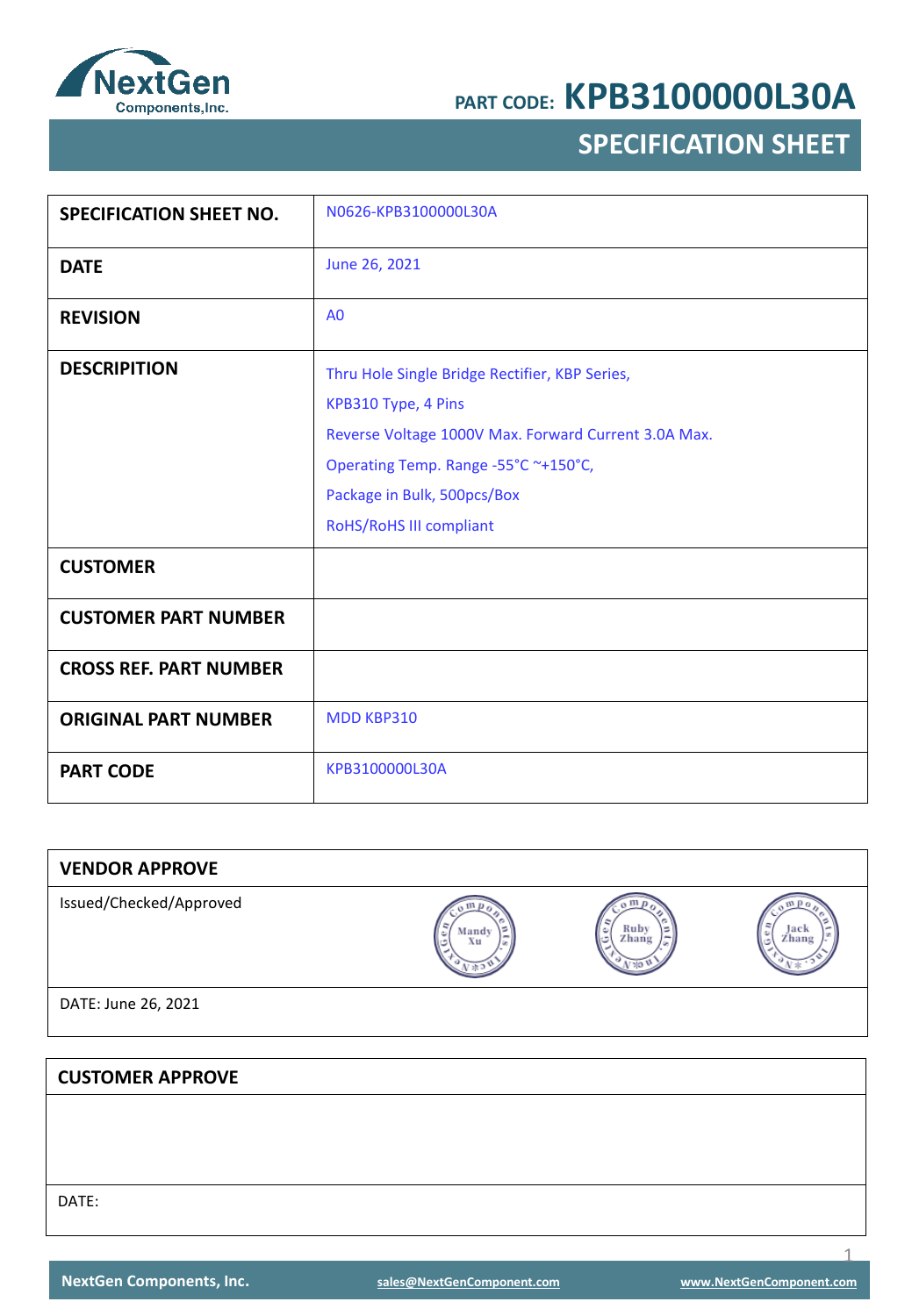

## **THRU HOLE BRIDGE RECTIFER KBP SERIES**

#### **MAIN FEATURE**

- The plastic package carries Underwriters Laboratory Flammability Classification 94V-0
- Glass passivated die construction
- Low reverse leakage
- High forward surge current capability
- High temperature soldering guaranteed 260 °C/10 seconds

#### **APPLICATION**

• For printed circuit board

### **PART CODE GUIDE**

| <b>Reauest For Quotation</b> |  |
|------------------------------|--|

| <b>KBP</b>                    | 3100000 | <b>20A</b><br>JUM |
|-------------------------------|---------|-------------------|
| -<br>$\overline{\phantom{0}}$ |         |                   |

1) **KBP**: Thru Hole Single Bridge Rectifier, KBP Series

2) **31000000**: Type code for original part number KBP310

3) **L**: Package code, In Bulk, 500pcs/Box.

4) **30A:** Specification code for Reverse Voltage 1000V Max. Forward Current 3.0A Max.

#### **MORE ITEMS AVAILABLE**

| KPB2005000L205 | KPB2010000L210 | KPB2020000L220 | KPB2040000L240 | KPB2060000L260 |
|----------------|----------------|----------------|----------------|----------------|
| KPB2080000L280 | KPB2100000L20A |                |                |                |
| KPB3005000L305 | KPB3010000L310 | KPB3020000L320 | KPB3040000L340 | KPB3070000L360 |
| KPB3080000L380 | KPB3100000L30A |                |                |                |
|                |                |                |                |                |
|                |                |                |                |                |

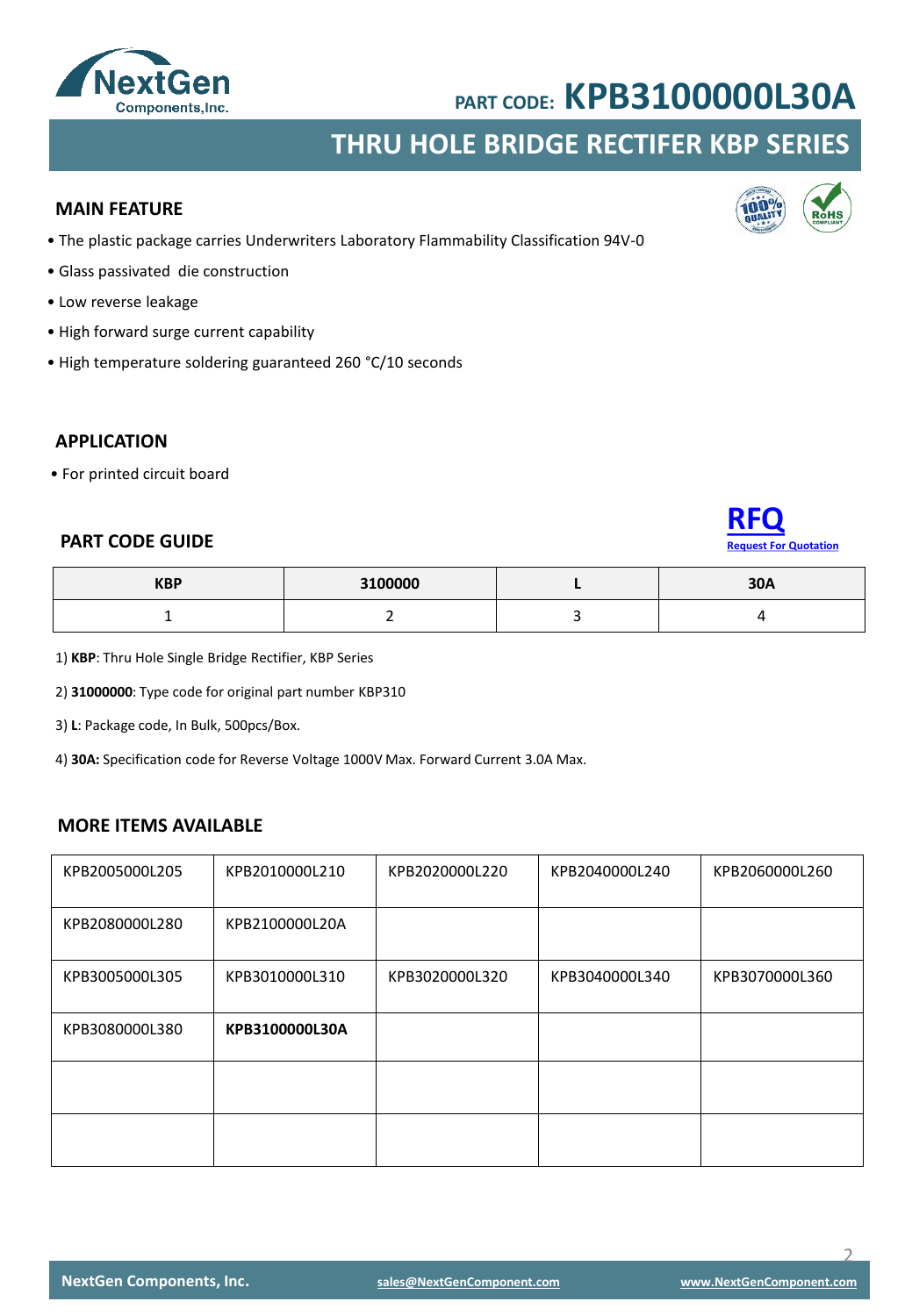

**THRU HOLE BRIDGE RECTIFER KBP SERIES** 

### **DIMENSION (Unit: Inch/mm)**

**Image for reference**



**Marking:** KBP310



**KBP**

 $\overline{\mathcal{L}}$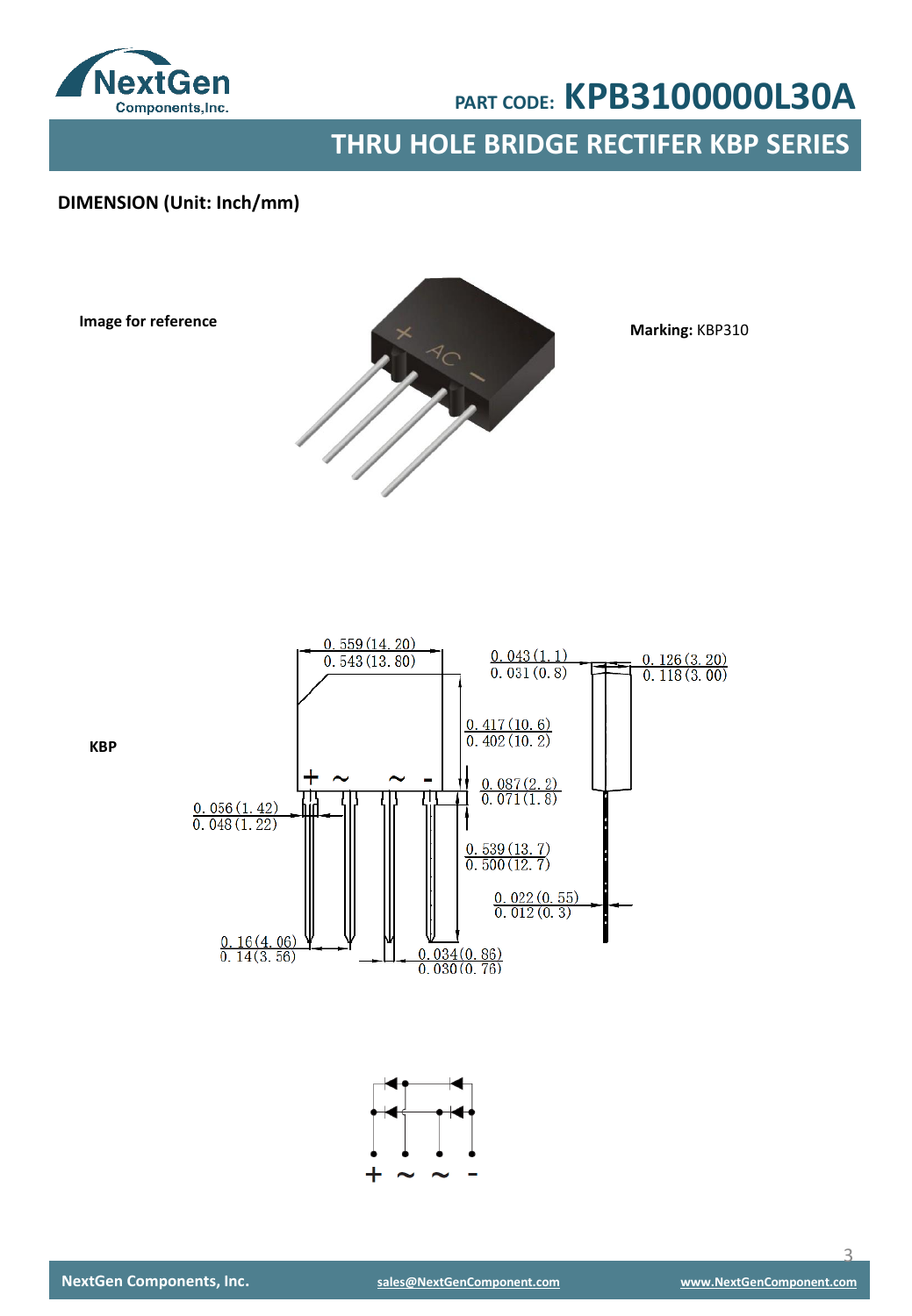

## **THRU HOLE BRIDGE RECTIFER KBP SERIES**

#### **MECHANICAL DATA**

| Case                             | <b>Terminals</b>                                                | <b>Polarity</b>                    | <b>Mounting</b><br><b>Position</b> | Weight<br>per piece        |
|----------------------------------|-----------------------------------------------------------------|------------------------------------|------------------------------------|----------------------------|
| JEDEC KBP molded<br>plastic body | Solder plated,<br>Solderable per<br>MIL-STD-750,<br>Method 2026 | Polarity symbol<br>marking on body | Any                                | 0.050 Ounce,<br>1.52 grams |

#### **MAX. RATING & CHARACTERISTICS**

| Parameter                                                                                              |                | <b>SYMBOLS</b>  |       | <b>VALUE</b> |        | <b>UNITS</b>   |
|--------------------------------------------------------------------------------------------------------|----------------|-----------------|-------|--------------|--------|----------------|
|                                                                                                        |                |                 | Min.  | Typical      | Max.   |                |
| Repetitive peak reverse voltage                                                                        |                | <b>V</b> RRM    |       |              | 1000   | Volts          |
| <b>RMS voltage</b>                                                                                     |                | V RMS           |       |              | 700    | <b>Volts</b>   |
| DC blocking voltage                                                                                    |                | V <sub>DC</sub> |       |              | 1000   | Volts          |
| Average forward output rectified current<br>at Tc= 50°C (see Note 3)                                   |                | I AV            |       |              | 3.0    | $\overline{A}$ |
| Peak forward surge current 8.3ms single half<br>sine-wave superimposed on rated load<br>(JEDEC Method) |                | I FSM           |       | 55           |        | A              |
| Instantaneous forward voltage at 3.0A                                                                  |                | V <sub>F</sub>  |       |              | 1.1    | Volts          |
| DC reverse current at rated DC                                                                         | <b>TA=25°C</b> | $\overline{R}$  |       |              | 5.0    | μA             |
| blocking voltage                                                                                       | TA=125°C       |                 |       |              | 0.5    | m <sub>A</sub> |
| I <sup>2</sup> t Rating for fusing (3 ms≤t≤8.3ms)                                                      |                | $l^2$ t         |       | 12.5         |        | $A^2S$         |
| Junction capacitance (Note 2)                                                                          |                | $C_{J}$         |       | 40           |        | pF             |
| <b>Thermal resistance (Note 3)</b>                                                                     |                | R QJA           |       | 40           |        | °C/W           |
| Operating junction temperature range                                                                   |                | ΤJ              | $-55$ |              | $+150$ |                |
| Storage temperature range                                                                              |                | T STG           | $-55$ |              | $+150$ | °C             |

Note

- 1. Ratings at 25 C ambient temperature unless otherwise specified. Single phase half-wave 60Hz, resistive or inductive load, for capacitive load current derate by 20%.
- 2. Measured at 1MHz and applied reverse voltage of 4.0V D.C.
- 3. Thermal resistance junction to case, lead and ambient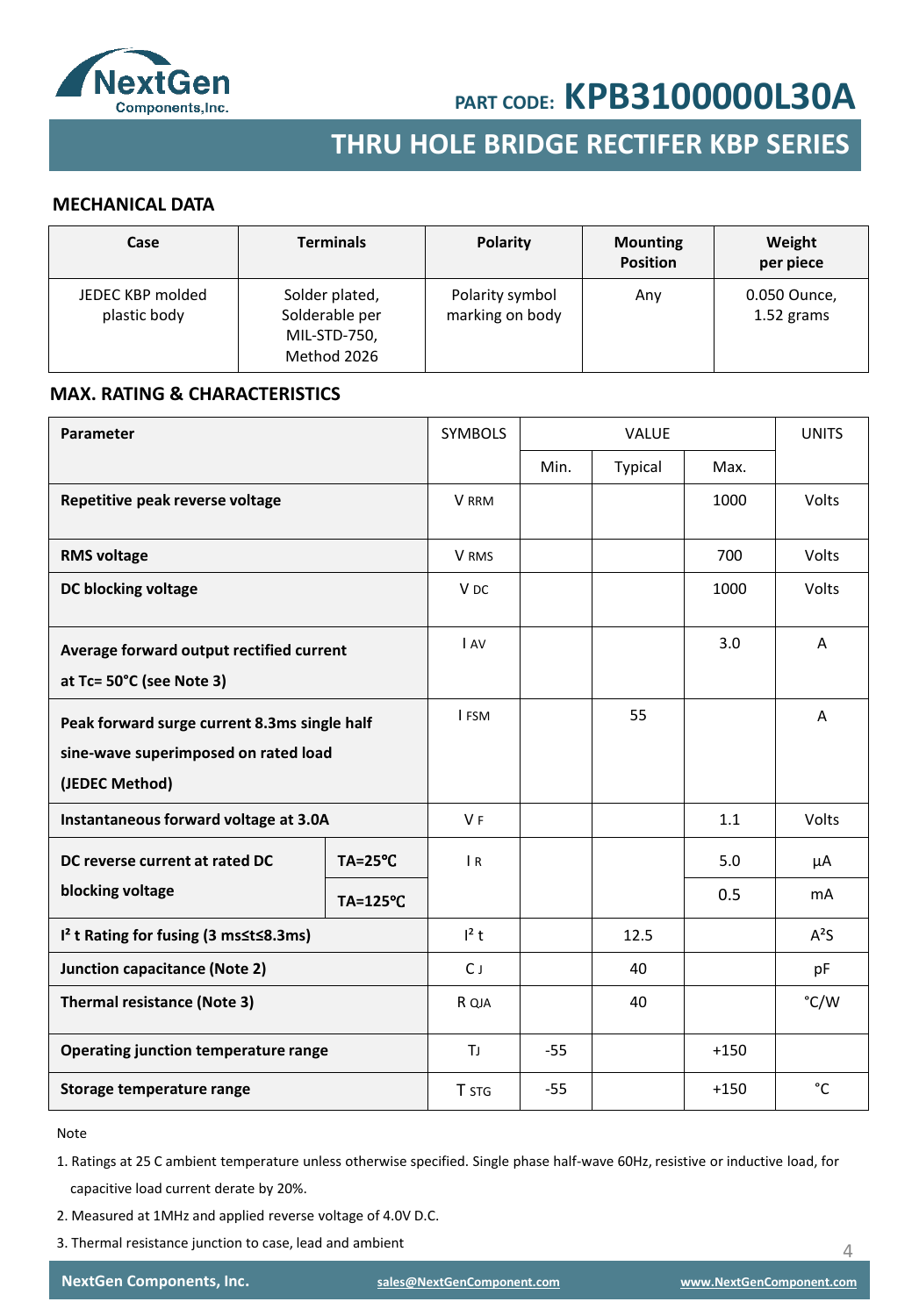

## **THRU HOLE BRIDGE RECTIFER KBP SERIES**

### **RELIABILITY**

| <b>Number</b>  | <b>Experiment Items</b>                      | <b>Experiment Method And Conditions</b>                                                                        | Reference<br><b>Documents</b>  |
|----------------|----------------------------------------------|----------------------------------------------------------------------------------------------------------------|--------------------------------|
| $\mathbf{1}$   | Solder Resistance Test                       | Test 260°C± 5°C for 10 ± 2 sec.<br>Immerse body into solder 1/16" ± 1/32"                                      | MIL-STD-750D<br>METHOD-2031.2  |
| $\overline{2}$ | Solderability Test                           | 230°C ±5°C for 5 sec.                                                                                          | MIL-STD-750D<br>METHOD-2026.10 |
| 3              | <b>Pull Test</b>                             | 1 kg in axial lead direction for 10 sec.                                                                       | MIL-STD-750D<br>METHOD-2036.4  |
| 4              | <b>Bend Test</b>                             | 0.5Kg Weight Applied To Each Lead,<br>Bending Arcs 90 °C ± 5 °C For 3 Times                                    | MIL-STD-750D<br>METHOD-2036.4  |
| 5              | High Temperature Reverse<br><b>Bias Test</b> | TA=100°C for 1000 Hours at VR=80%<br>Rated VR                                                                  | MIL-STD-750D<br>METHOD-1038.4  |
| 6              | Forward Operation Life Test                  | TA=25°C Rated Average Rectified<br>Current                                                                     | MIL-STD-750D<br>METHOD-1027.3  |
| $\overline{7}$ | Intermittent Operation Life<br>Test          | On state: 5 min with rated IRMS Power<br>Off state: 5 min with Cool Forced Air.<br>On and off for 1000 cycles. | MIL-STD-750D<br>METHOD-1036.3  |
| 8              | Pressure Cooker Test                         | 15 PSIG, TA=121°C, 4 hours                                                                                     | MIL-S-19500<br>APPENOIXC       |
| 9              | <b>Temperature Cycling Test</b>              | -55°C~+125°C; 30 Minutes For Dwelled<br>Time 5 minutes for transferred time.<br>Total: 10 cycles.              | MIL-STD-750D<br>METHOD-1051.7  |
| 10             | <b>Thermal Shock Test</b>                    | 0°C for 5 minutes., 100°C for 5 minutes,<br>Total: 10 cycles                                                   | MIL-STD-750D<br>METHOD-1056.7  |
| 11             | <b>Forward Surge Test</b>                    | 8.3ms Single Sale Sine-wave One Surge.                                                                         | MIL-STD-750D<br>METHOD-4066.4  |
| 12             | <b>Humidity Test</b>                         | TA=65°C, RH=98% for 1000 hours.                                                                                | MIL-STD-750D<br>METHOD-1021.3  |
| 13             | High Temperature Storage<br>life Test        | 150°C for 1000 Hours                                                                                           | MIL-STD-750D<br>METHOD-1031.5  |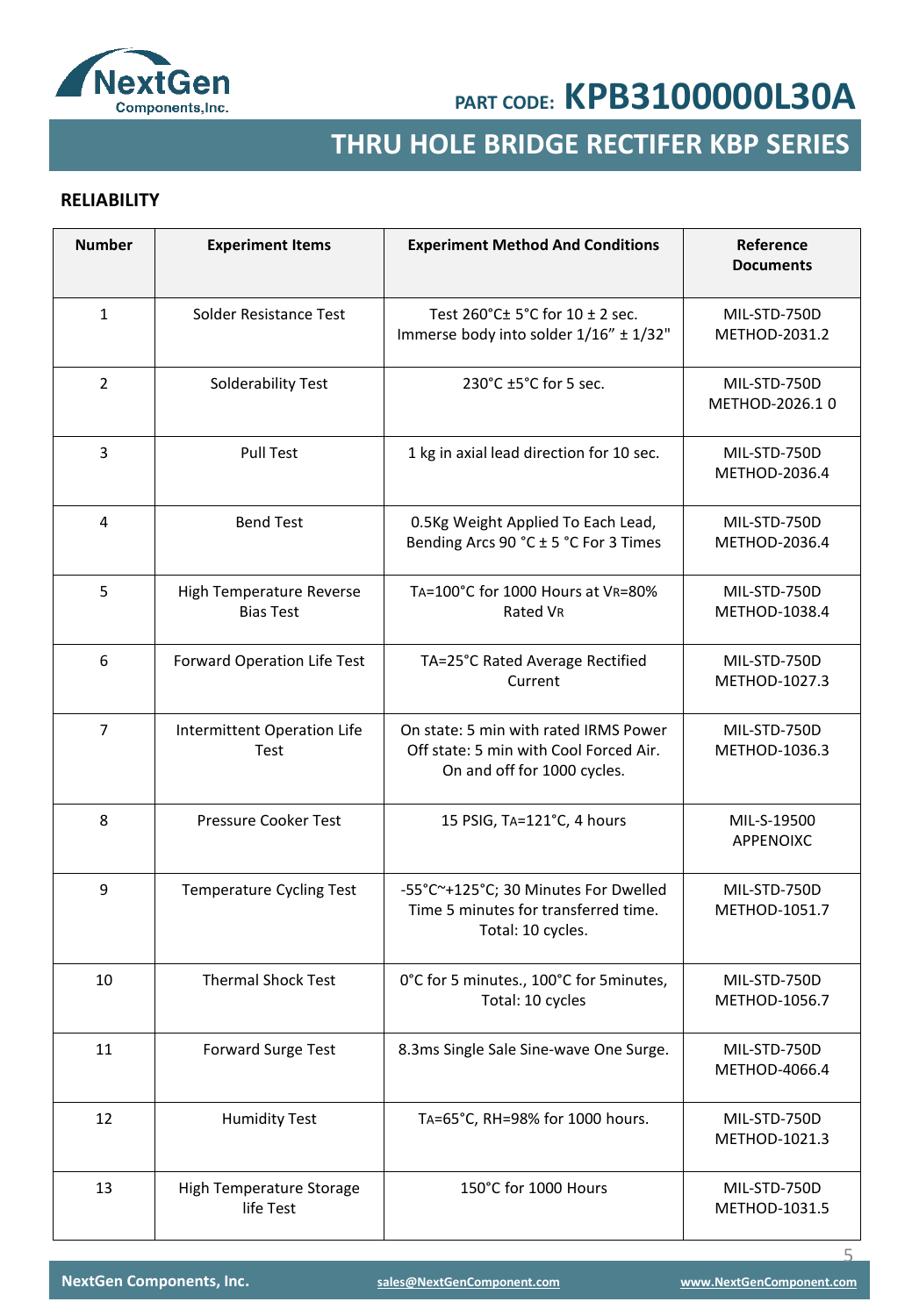

**THRU HOLE BRIDGE RECTIFER KBP SERIES**

### **RATINGS AND CHARACTERISTIC CURVES (For Reference Only)**

#### $3.0$ Average Forward Current (A)  $2.0$  $1.0$ ut heatsink  $0<sub>0</sub>$ 25 50 75 100 125 150 175 Case Temperature (°C)

Fig.1 Forward Current Derating Curve

Fig.3 Typical Forward Characteristic



Instaneous Forward Voltage (V)

80  $70$ 60 50 40 30  $20$  $10$ 8.3 ms Single Half Sine Wave (JEDEC Method) 00 100  $\overline{1}$  $10$ Number of Cycles at 60Hz



Fig.4 Typical Junction Capacitance



#### Fig.6- Typical Transient Thermal Impedance



Fig.5 Maximum Non-Repetitive Peak **Forward Surage Current** 

Peak Forward Surage Current (A)